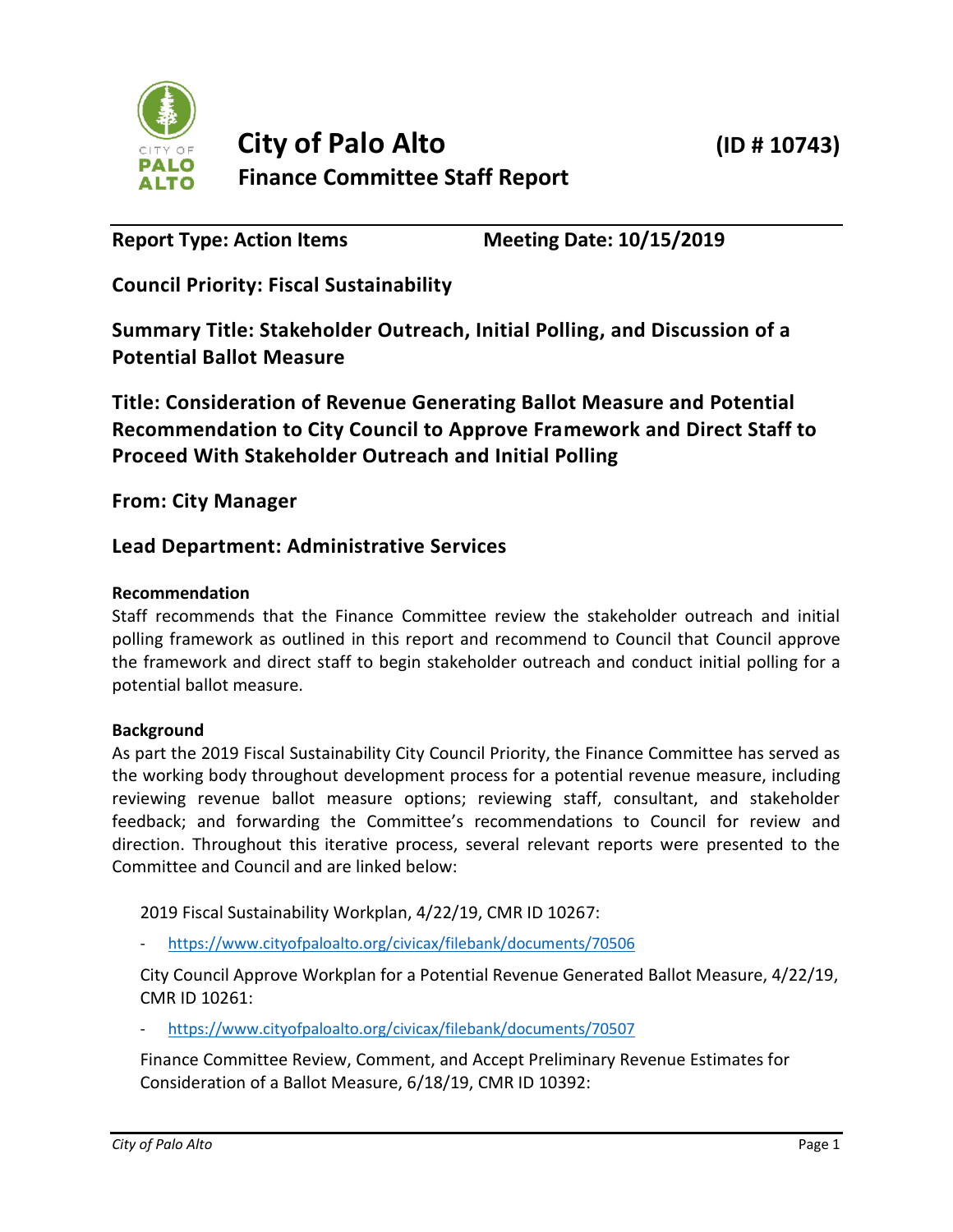- <https://www.cityofpaloalto.org/civicax/filebank/documents/72101>

Finance Committee Evaluation and Discussion of Potential Revenue Generating Ballot Measures, 8/20/19, CMR ID 10445:

- <https://www.cityofpaloalto.org/civicax/filebank/documents/73071>

City Council Evaluation and Discussion of Potential Revenue Generating Ballot Measures and Budget Amendment, 9/16/19, CMR ID 10615:

- <https://www.cityofpaloalto.org/civicax/filebank/blobdload.aspx?t=59472.38&BlobID=73287>

Finance Committee Approve Revised Workplan to Address the City Council Direction for Further Consideration of a Ballot Measure, 10/1/19, CMR ID 10712:

- <https://www.cityofpaloalto.org/civicax/filebank/documents/73494>

### **Discussion**

Based on direction provided by Council on September 16, 2019, on October 1, 2019 the Finance Committee reviewed and approved the revised workplan timeline (as outlined in [CMR ID](https://www.cityofpaloalto.org/civicax/filebank/documents/73494)   $10712$ ). At the October 1<sup>st</sup> Finance Committee meeting, the Committee provided staff with input, general guidelines, and a proposed framework on how to proceed with polling and outreach efforts. As summarized in this report, staff recommends that the Committee review the polling and outreach framework described in this report and forward this framework to Council for review and approval and direction to proceed.

## Proposed Polling

According to the revised workplan, polling will be performed in two phases. The first round of polling will occur in November where the goal of this survey will be to ascertain public opinion and mood towards a revenue generating ballot measure. The questionnaire will be an exploratory 15- to 20-minute survey to assess public reactions to various components of a potential business tax, such as methodology of tax (employee headcount, square footage or payroll), tiering, rates, and exemptions, and mood of the electorate.

In mid-November, the Finance Committee will also receive more refined analysis from the City's consultant, Matrix Consulting Group, on narrowed options, scenarios for rates, exemptions, and tiers. A second refined survey will test the selection of more fully developed model measures later, using analysis and data collected from the initial poll.

Based on the discussion with the Committee, the initial poll should begin with the same methodology used in the [2016 Funding Transportation Improvements Citywide Voter Survey.](https://www.cityofpaloalto.org/civicax/filebank/documents/53000) The general framework of polling should address and/or include the following and the actual polling questions will be developed by the consultant and staff:

- Concern about taxation and the economy and whether a business tax ballot measure will be supported if a recession were to occur
- Community opinion of City service delivery, maintaining infrastructure, fiscal management, need for additional funding, responsible spend of resources
- Include open-ended questions about what a potential tax will fund and whether the tax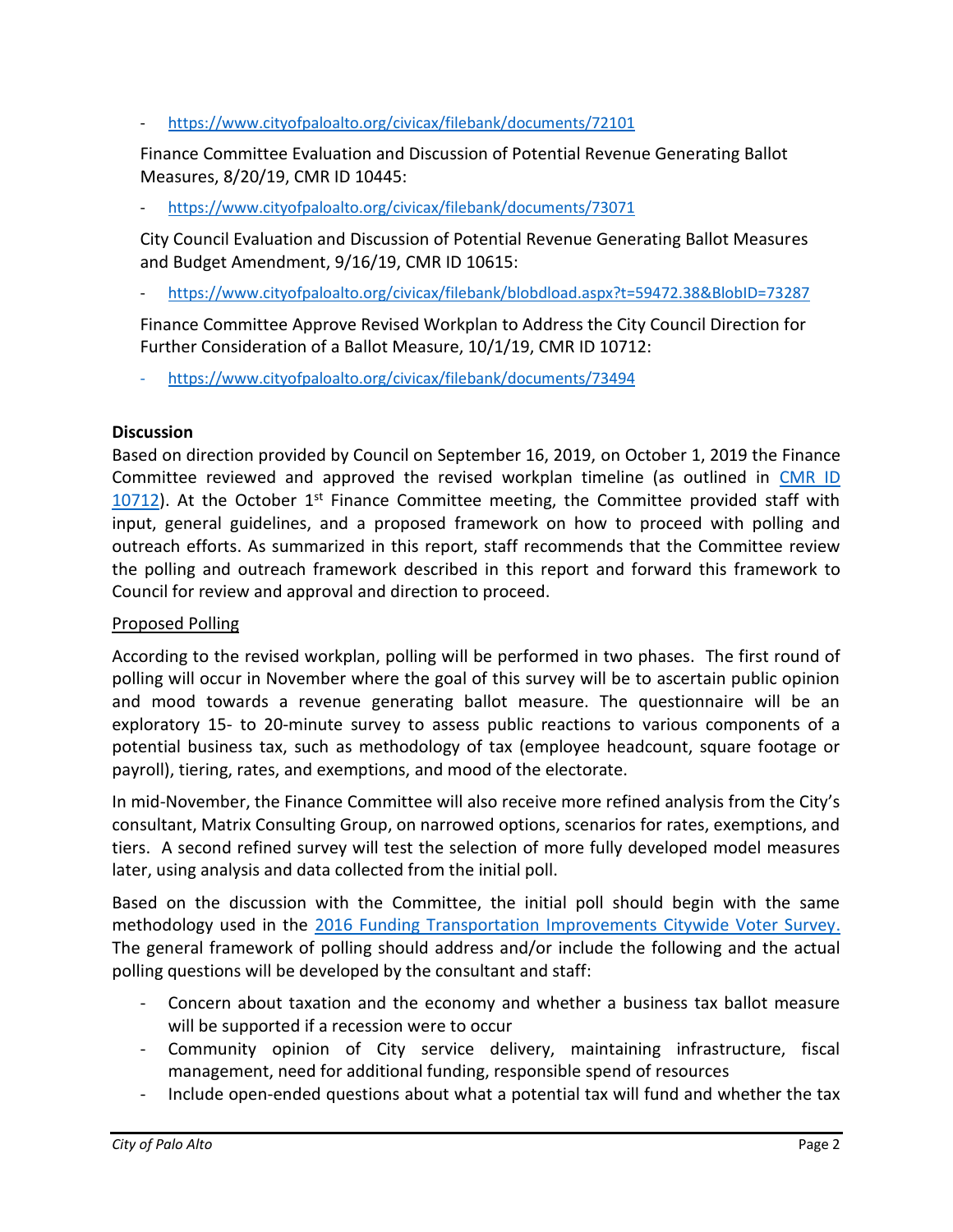should be general or specific

- Questions that compel survey responders to choose options or consider trade-offs
- Types of possible exemptions, tiers, and rates to determine the level of taxation and ranges voters believe is appropriate
- Voter opinion on types of exemptions and whether these exemptions will impact certain industries
- Data collection of business segments' demographic profiles

Results of the initial poll will be presented to Council in December 2019 where Council can provide feedback and direction to the City's polling consultant and staff for the second round of polling.

### Stakeholder Outreach

Stakeholder outreach was also discussed in the last Finance Committee meeting and, like direction provided to staff for polling, the Committee discussed the general framework for stakeholder outreach and what to consider. As outlined in the revised workplan, stakeholder outreach will occur beginning in late-October and November with the goal of results presented to the City Council in December 2019.

The general framework for stakeholder outreach should:

- Consider the types of businesses to survey and conduct discussions
- Conduct surveys that target small businesses and medium/large businesses
- Strategically select groups and focus
- Engage the community at large and conduct an ongoing dialogue throughout the process
- Ask open ended questions and/or questions that focus on trade-offs

The actual questions and selection of groups and focus will be developed by the consultant and staff.

#### **Resource Impact**

Staff expects consulting services of an additional \$175,000 for polling and outreach services. Funding for these services is not currently budgeted, therefore, it is anticipated that staff will bring forward funding requests to Council later this month when the Council reviews this recommended plan.

## **Policy Implications**

This recommendation aligns with existing City policy and City Council direction as part of the 2019 Fiscal Sustainability Workplan.